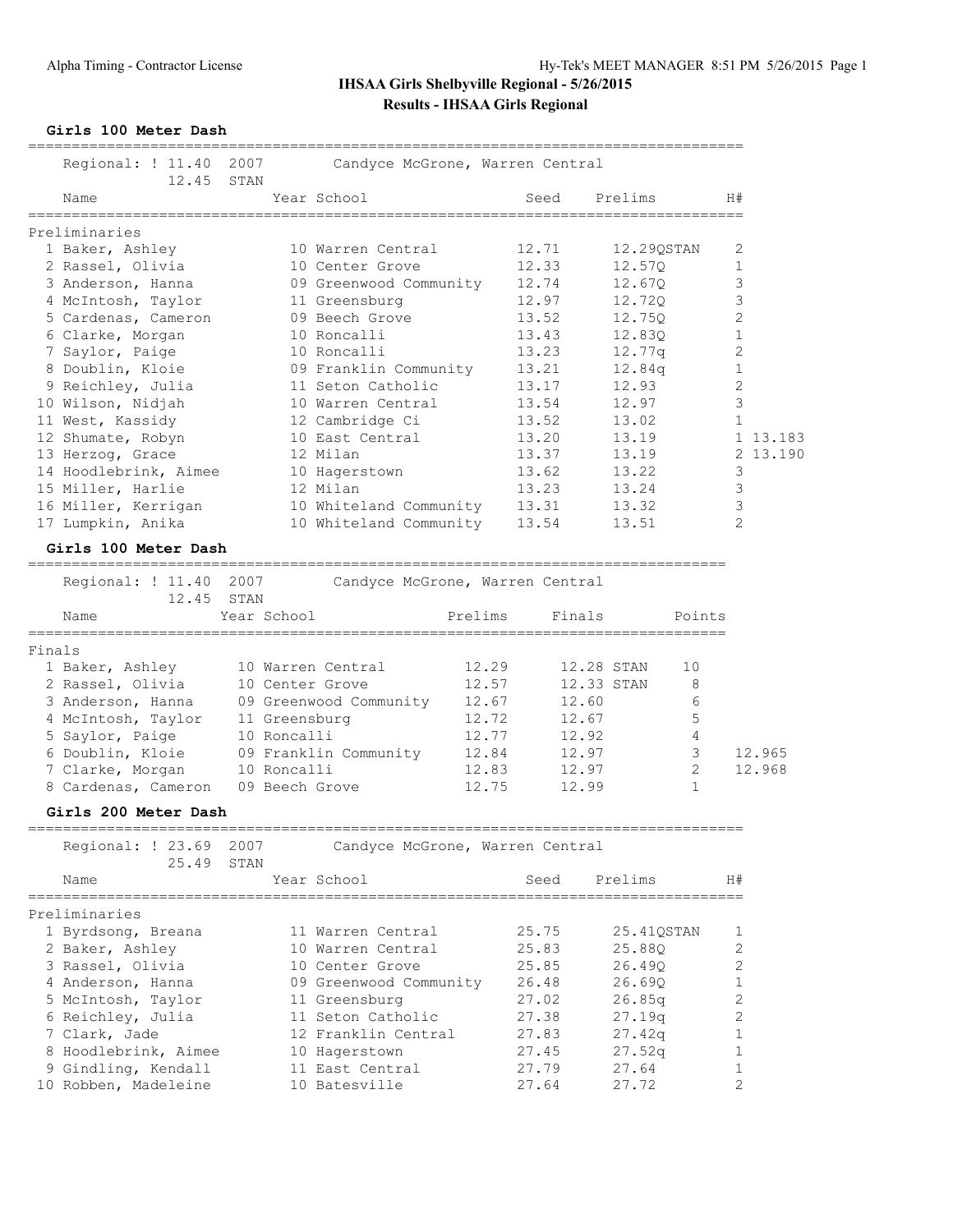#### **....Girls 200 Meter Dash**

| 11 Miller, Sarah    | 11 Triton Central      | 27.94 | 27.73 | 2 27.722 |
|---------------------|------------------------|-------|-------|----------|
| 12 Vanliew, Cortney | 10 Columbus East       | 27.45 | 27.73 | 1 27.724 |
| 13 Peters, Janelle  | 12 Columbus North      | 27.48 | 28.17 |          |
| 14 Leininger, Lanie | 09 Greenwood Community | 27.90 | 28.23 |          |
| 15 Saylor, Paige    | 10 Roncalli            | 26.97 | 28.79 |          |
| -- Neher, Sophia    | 10 Centerville         | 28.87 | DNF   |          |

## **Girls 200 Meter Dash**

|        | Regional: ! 23.69<br>25.49 STAN | 2007                |                        | Candyce McGrone, Warren Central |            |        |
|--------|---------------------------------|---------------------|------------------------|---------------------------------|------------|--------|
|        | Name                            | Year School         |                        | Prelims                         | Finals     | Points |
|        |                                 |                     |                        |                                 |            |        |
| Finals |                                 |                     |                        |                                 |            |        |
|        | 1 Byrdsong, Breana              | 11 Warren Central   |                        | 25.41                           | 25.00 STAN | 1 O    |
|        | 2 Rassel, Olivia                | 10 Center Grove     |                        | 26.49                           | 25.57      |        |
|        | 3 Baker, Ashley                 | 10 Warren Central   |                        | 25.88                           | 25.71      | 6      |
|        | 4 Anderson, Hanna               |                     | 09 Greenwood Community | 26.69                           | 26.51      |        |
|        | 5 Reichley, Julia               | 11 Seton Catholic   |                        | 27.19                           | 26.64      |        |
|        | 6 McIntosh, Taylor              | 11 Greensburg       |                        | 26.85                           | 26.74      |        |
|        | 7 Clark, Jade                   | 12 Franklin Central |                        | 27.42                           | 26.94      |        |
|        | 8 Hoodlebrink, Aimee            | 10 Hagerstown       |                        | 27.52                           | 27.15      |        |

#### **Girls 400 Meter Dash**

=================================================================================== Regional: ! 56.15 2009 Logan Hayes, Warren Central

| VANTONAT : 10.Th<br>58.39 STAN   | ここ こ し い シ | Loyan hayes, wallen central    |         |            |                |                |
|----------------------------------|------------|--------------------------------|---------|------------|----------------|----------------|
| Name                             |            | Year School                    | Seed    | Finals     |                | H# Points      |
| 1 Long, Victoria 12 Center Grove |            |                                | 58.79   | 57.88 STAN | 2              | 10             |
| 2 Johnson, Dejah                 |            | 10 Warren Central              | 1:00.21 | 59.48      | $\overline{2}$ | 8              |
| 3 Koehl, Olivia                  |            | 11 Franklin Central            | 59.59   | 59.86      | $\overline{2}$ | 6              |
| 4 Girolami, Savannah             |            | 11 Greenfield-Central          | 1:00.07 | 59.89      | $\overline{2}$ | 5              |
| 5 Hoover, Kaylor                 |            | 10 Franklin Central            | 59.43   | 1:00.08    | $\overline{2}$ | 4              |
| 6 Neely, Taylor                  |            | 10 Greenwood Community 1:02.49 |         | 1:00.44    | $\mathbf{1}$   | 3              |
| 7 Shumate, Robyn                 |            | 10 East Central                | 1:00.33 | 1:00.90    | $\mathcal{L}$  | $\mathcal{L}$  |
| 8 Jackson, Joye                  |            | 12 Warren Central              | 1:01.90 | 1:01.16    | $\mathbf{1}$   | $\overline{1}$ |
| 9 Herzog, Grace                  |            | 12 Milan                       | 1:01.34 | 1:01.47    | $\mathfrak{D}$ |                |
| 10 Cardenas, Cameron             |            | 09 Beech Grove                 | 1:01.49 | 1:01.52    | $\overline{2}$ |                |
| 11 Bantz, Carrie                 |            | 11 Union County                | 1:03.11 | 1:03.68    |                |                |
| 12 Purdy, McKinley               |            | 11 Franklin Community 1:02.78  |         | 1:05.12    |                |                |
| 13 Gray, Paige                   |            | 11 Hagerstown                  | 1:04.75 | 1:06.70    |                |                |
| 14 Brenneke, Leann               |            | 09 Seton Catholic              | 1:05.10 | 1:07.20    |                |                |
| 15 Harmeyer, Haylee              |            | 09 Batesville                  | 1:03.41 | 1:08.72    |                |                |

#### **Girls 800 Meter Run**

================================================================================ Regional: ! 2:11.90 2008 Kathy Klump, South Dearborn 2:16.53 STAN

| Name                | Year School           | Seed    | Finals  | Points |
|---------------------|-----------------------|---------|---------|--------|
| 1 Talhelm, Brooke   | 11 Franklin Central   | 2:16.18 | 2:17.56 | 10     |
| 2 Cook, Sydney      | 09 Greenfield-Central | 2:26.26 | 2:20.43 | 8      |
| 3 Hickey, Taylor    | 11 Center Grove       | 2:24.16 | 2:21.43 | 6      |
| 4 Reed, Haleigh     | 10 Oldenburg Academy  | 2:21.82 | 2:23.44 | 5      |
| 5 Waites, Keytorria | 10 Warren Central     | 2:24.68 | 2:24.40 | 4      |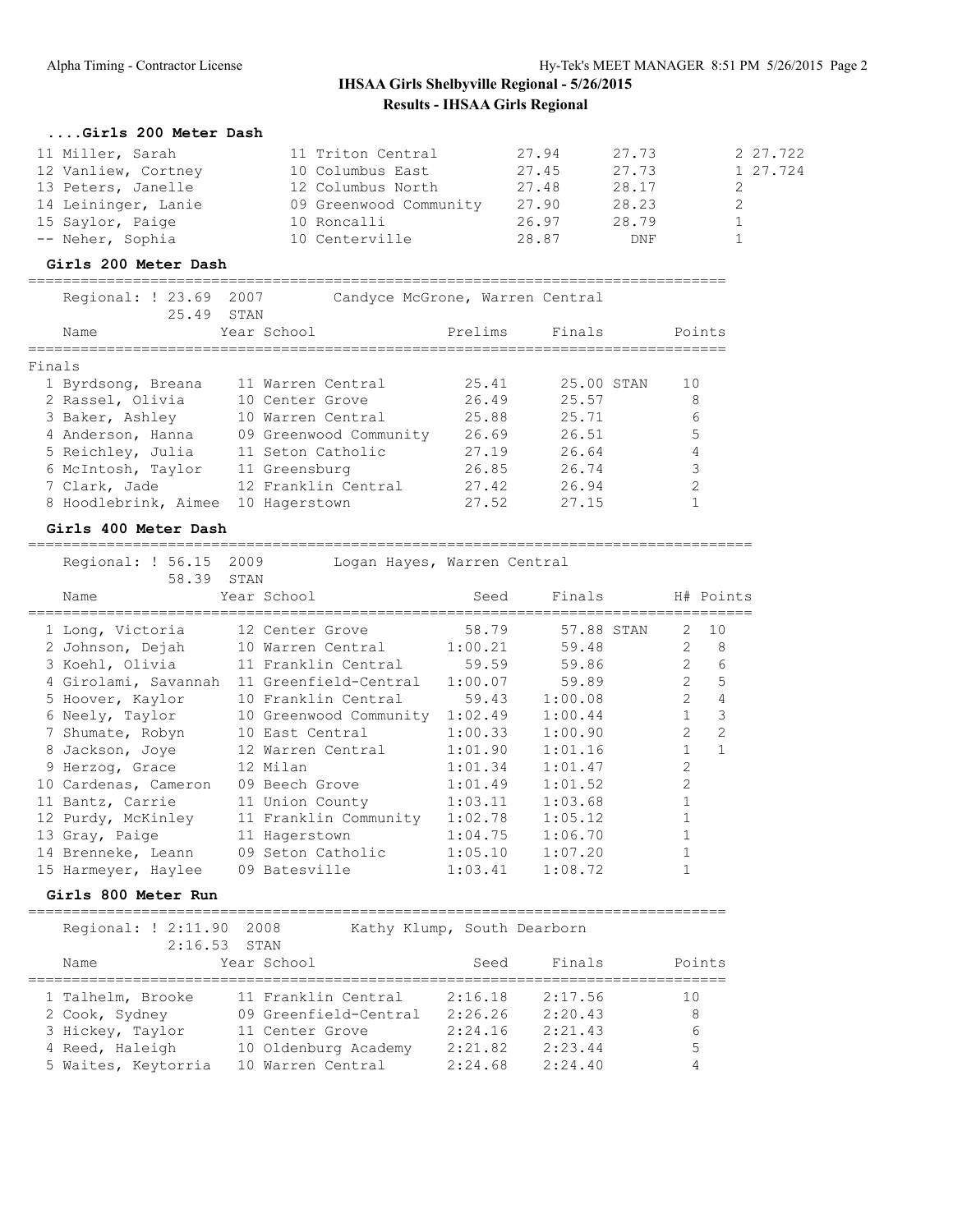## **....Girls 800 Meter Run**

| 6 Gausman, Kelsey                   | 12 Batesville                  | 2:26.87 | 2:26.05 | 3              |
|-------------------------------------|--------------------------------|---------|---------|----------------|
| 7 Renfro, Maddy                     | 11 Greenwood Community 2:27.62 |         | 2:28.12 | $\overline{2}$ |
| 8 Jones, Cameron                    | 09 Greensburg                  | 2:31.14 | 2:28.63 | $\mathbf{1}$   |
| 9 Bouthier, Nina                    | 11 Columbus North              | 2:30.49 | 2:30.67 |                |
| 10 Tong, Ariq                       | 09 Columbus North              | 2:29.87 | 2:30.98 |                |
| 11 Montarsi, Victoria 12 Morristown |                                | 2:30.94 | 2:32.11 |                |
| 12 Gibbs, Laura                     | 09 Warren Central              | 2:30.96 | 2:32.37 |                |
| 13 Antrim, Anevay                   | 09 Union County                | 2:33.40 | 2:34.05 |                |
| 14 Cougill, Hannah                  | 10 Franklin Central            | 2:34.45 | 2:35.00 |                |
| 15 Barker, Jenna                    | 09 Seton Catholic              | 2:28.49 | 2:36.91 |                |
| 16 Phillips, Courtney               | 12 Connersville                | 2:38.57 | 2:43.81 |                |

#### **Girls 1600 Meter Run**

================================================================================

| Regional: ! 4:59.86 2008 | Renee Masterson, Beech Grove           |                     |         |                |
|--------------------------|----------------------------------------|---------------------|---------|----------------|
| 5:01.55 STAN             |                                        |                     |         |                |
| Name                     | Year School                            | Seed                | Finals  | Points         |
|                          |                                        |                     |         |                |
| 1 Lax, Sierra            | 11 Columbus North                      | 5:12.86             | 5:10.39 | 10             |
| 2 Barker, Jenna          | 09 Seton Catholic                      | 5:19.71             | 5:11.21 | 8              |
| 3 Jones, Constance H     | 12 Warren Central                      | 5:22.17             | 5:19.91 | 6              |
| 4 Clark, Valerie         | 10 Center Grove                        | $5:25.82$ $5:24.04$ |         | 5              |
|                          | 5 Antrim, Anevay 09 Union County       | $5:30.28$ $5:31.64$ |         | 4              |
|                          | 6 Coffey, Allison 11 Columbus North    | $5:31.01$ $5:36.45$ |         | $\mathbf{3}$   |
| 7 Hoover, Megan          | 11 North Decatur 5:28.24 5:40.10       |                     |         | $\overline{2}$ |
| 8 Repp, Sarah            | 12 Connersville 5:38.49 5:43.26        |                     |         | $\mathbf{1}$   |
| 9 Robinson, Krista       | 10 Greenwood Community 5:40.34 5:48.61 |                     |         |                |
| 10 West, Morgan          | 11 Connersville                        | 5:35.07             | 5:51.19 |                |
| 11 Poltrack, Sarah       | 10 Batesville                          | 5:38.09             | 5:51.95 |                |
| 12 Lubbe, Danielle       | 10 Shelbyville                         | 5:45.63             | 5:51.96 |                |
| 13 Short, Shelby         | 12 Centerville                         | $5:48.85$ $5:55.15$ |         |                |
| 14 Bittner, Abigail      | 09 East Central                        | $5:49.03$ $5:58.62$ |         |                |
| 15 Bigbee, DeAndra       | 11 Warren Central                      | $5:30.99$ $6:00.94$ |         |                |
| 16 Waqqoner, Mattie      | 11 New Palestine 5:50.11 6:07.00       |                     |         |                |

#### **Girls 3200 Meter Run**

| Regional: ! 10:55.90 1989<br>10:54.21 STAN |                                 | Katie Stern, Connersville |          |                |
|--------------------------------------------|---------------------------------|---------------------------|----------|----------------|
| Name                                       | Year School                     | Seed                      | Finals   | Points         |
| 1 Dalton, Allie                            | 10 Greenwood Community 10:56.78 |                           | 10:57.14 | 10             |
| 2 Brougher, Rachel                         | 10 Columbus North 11:01.32      |                           | 11:20.06 | 8              |
| 3 Lax, Sierra 11 Columbus North 11:23.22   |                                 |                           | 11:24.15 | 6              |
| 4 Jones, Constance H                       | 12 Warren Central 11:18.85      |                           | 11:37.50 | 5              |
| 5 Pake, Shelby                             | 11 Greensburg 11:47.65          |                           | 11:38.25 | $\overline{4}$ |
| 6 Poltrack, Mary                           | 10 Batesville 11:56.55          |                           | 12:03.88 | 3              |
| 7 Wells, Jamie                             | 09 Warren Central 11:52.44      |                           | 12:04.66 | $\overline{2}$ |
| 8 Newhart, Catherine                       | 09 Greensburg                   | 12:18.41                  | 12:09.15 |                |
| 9 Dick, Amelia                             | 12 Hagerstown                   | 11:57.38                  | 12:12.63 |                |
| 10 Clark, Valerie                          | 10 Center Grove 12:00.89        |                           | 12:14.67 |                |
| 11 Chan, Rachel                            | 10 Center Grove                 | 12:19.22                  | 12:16.94 |                |
| 12 Repp, Sarah                             | 12 Connersville 12:07.77        |                           | 12:19.60 |                |
| 13 Toschlog, Ashley                        | 11 Centerville 12:22.65         |                           | 12:36.31 |                |
| 14 Brewer, Kaley                           | 10 Whiteland Community 12:26.06 |                           | 12:43.20 |                |
| 15 Foqq, Kayla                             | 10 Rushville Co                 | 12:34.68                  | 12:55.05 |                |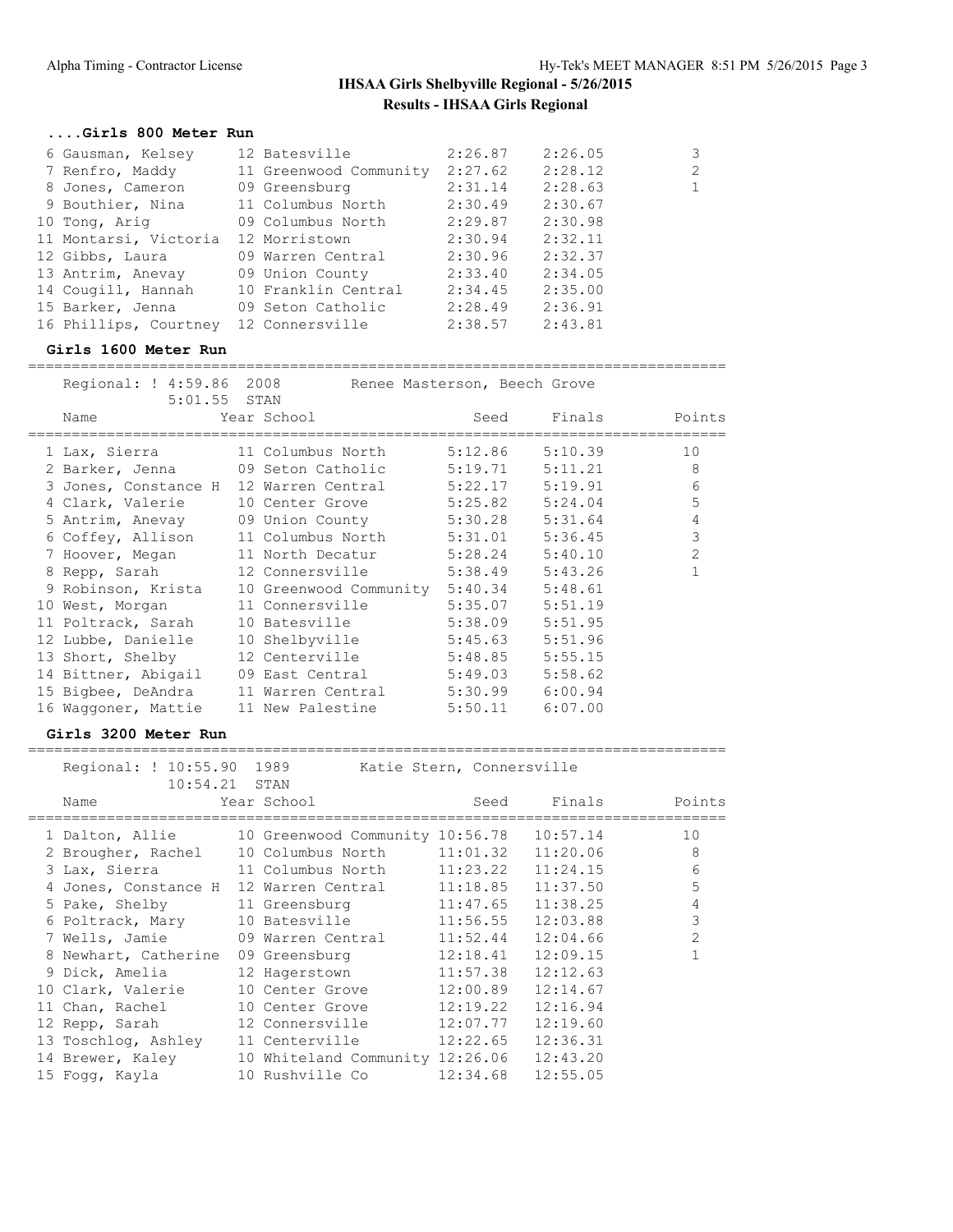| Girls 3200 Meter Run    |                                                              |         |            |                |                |          |
|-------------------------|--------------------------------------------------------------|---------|------------|----------------|----------------|----------|
| 16 Lubbe, Danielle      | 10 Shelbyville                                               |         |            |                |                |          |
| Girls 100 Meter Hurdles |                                                              |         |            |                |                |          |
| 15.03                   | Regional: ! 14.32 5/27/2014 Keri Ertel, Jennings Cou<br>STAN |         |            |                |                |          |
| Name                    | Year School                                                  |         | Seed       | Prelims        | H#             |          |
| Preliminaries           |                                                              |         |            |                |                |          |
| 1 Redmon, Caitlyn       | 12 Warren Central                                            |         | 14.92      | ! 14.24QSTAN   | 1              |          |
| 2 Gedeon, Debie         | 12 Columbus North                                            |         | 15.05      | 14.76QSTAN     |                | 2 14.752 |
| 3 Jackson, Kayland      | 10 Warren Central                                            |         | 15.25      | 14.76QSTAN     |                | 2 14.760 |
| 4 Goines, Haley         | 09 Center Grove                                              |         | 15.42      | 15.400         | $\mathbf{1}$   |          |
| 5 Wise, Madison         | 10 Greenfield-Central                                        |         | 16.23      | 15.66q         | 2              |          |
| 6 Ferrell, Kelsey       | 10 Franklin Central                                          |         | 16.83      | 16.16q         | 1              |          |
| 7 Harper, Tori          | 11 Greenwood Community 16.22                                 |         |            | 16.42q         | 2              |          |
| 8 Bowling, Kelsey       | 12 Jac-Cen-Del                                               |         | 16.02      | 16.48q         | $\mathbf{1}$   |          |
| 9 Ely-Miller, Daesjah   | 11 Roncalli                                                  |         | 16.81      | 16.52          | $\mathbf{1}$   |          |
| 10 Griffin, Audrey      | 09 East Central                                              |         | 16.67      | 16.61          | $\mathbf{1}$   |          |
| 11 Malone, Olivia       | 12 Columbus North                                            |         | 16.68      | 16.82          | $\mathbf{1}$   |          |
| 12 Stegner, Riley       | 12 Connersville                                              |         | 16.92      | 17.11          |                | 2 17.103 |
| 13 Meyer, Ashlynn       | 09 Greensburg                                                |         | 16.77      | 17.11          |                | 2 17.109 |
| 14 Percell, Fran        | 10 Rushville Co                                              |         | 17.74      | 17.12          | 2              |          |
| 15 Ralph, Lauren        | 11 Center Grove                                              |         | 16.69      | 17.13          | 2              |          |
| Girls 100 Meter Hurdles |                                                              |         |            |                |                |          |
|                         | Regional: ! 14.32 5/27/2014 Keri Ertel, Jennings Cou         |         |            |                |                |          |
| 15.03                   | STAN                                                         |         |            |                |                |          |
| Name                    | Year School                                                  | Prelims | Finals     |                | Points         |          |
|                         |                                                              |         |            |                |                |          |
| Finals                  |                                                              |         |            |                |                |          |
| 1 Redmon, Caitlyn       | 12 Warren Central                                            | 14.24   | 14.21!STAN | 10             |                |          |
| 2 Jackson, Kayland      | 10 Warren Central                                            | 14.76   | 14.49 STAN |                | 8              |          |
| 3 Gedeon, Debie         | 12 Columbus North                                            | 14.76   | 14.79 STAN |                | 6              |          |
| 4 Goines, Haley         | 09 Center Grove                                              | 15.40   | 15.24      |                | $\mathsf S$    |          |
| 5 Wise, Madison         | 10 Greenfield-Central                                        | 15.66   | 15.31      |                | 4              |          |
| 6 Harper, Tori          | 11 Greenwood Community                                       | 16.42   | 16.05      |                | $\mathsf 3$    |          |
| 7 Ferrell, Kelsey       | 10 Franklin Central                                          | 16.16   | 16.11      |                | 2              |          |
| 8 Bowling, Kelsey       | 12 Jac-Cen-Del                                               | 16.48   | 16.25      |                | $\mathbf{1}$   |          |
| Girls 300 Meter Hurdles |                                                              |         |            |                |                |          |
| Regional: ! 43.93       | 2009<br>Sara Bernzott, Connersville                          |         |            |                |                |          |
| 45.10                   | STAN                                                         |         |            |                |                |          |
| Name<br>=======         | Year School                                                  | Seed    | Finals     |                | H# Points      |          |
| 1 Malone, Olivia        | 12 Columbus North                                            | 47.39   | 47.04      | 2.             | 10             |          |
| 2 Jordan, Jasmyne       | 12 Warren Central                                            | 46.02   | 47.06      | $\overline{2}$ | 8              |          |
| 3 Wise, Madison         | 10 Greenfield-Central                                        | 47.36   | 47.49      | $\overline{2}$ | 6              |          |
| 4 Tucker, Da'Vonna      | 12 Warren Central                                            | 49.69   | 48.16      | $\mathbf{1}$   | 5              |          |
| 5 Harris, Halle         | 12 Roncalli                                                  | 47.71   | 48.23      | $\overline{2}$ | $\overline{4}$ |          |
| 6 Hasler, Grace         | 09 Hauser                                                    | 48.17   | 48.86      | $\mathbf{2}$   | $\mathfrak{Z}$ |          |
| 7 Ricke, Kirsten        | 12 Oldenburg Academy                                         | 48.45   | 48.90      | $\overline{2}$ | $\mathbf{2}$   |          |
| 8 Biggs, Ariel          | 12 South Dearborn                                            | 49.30   | 49.04      | 2              | $\mathbf{1}$   |          |
| 9 Bruns, Clare          | 11 Batesville                                                | 49.64   | 49.32      | 1              |                |          |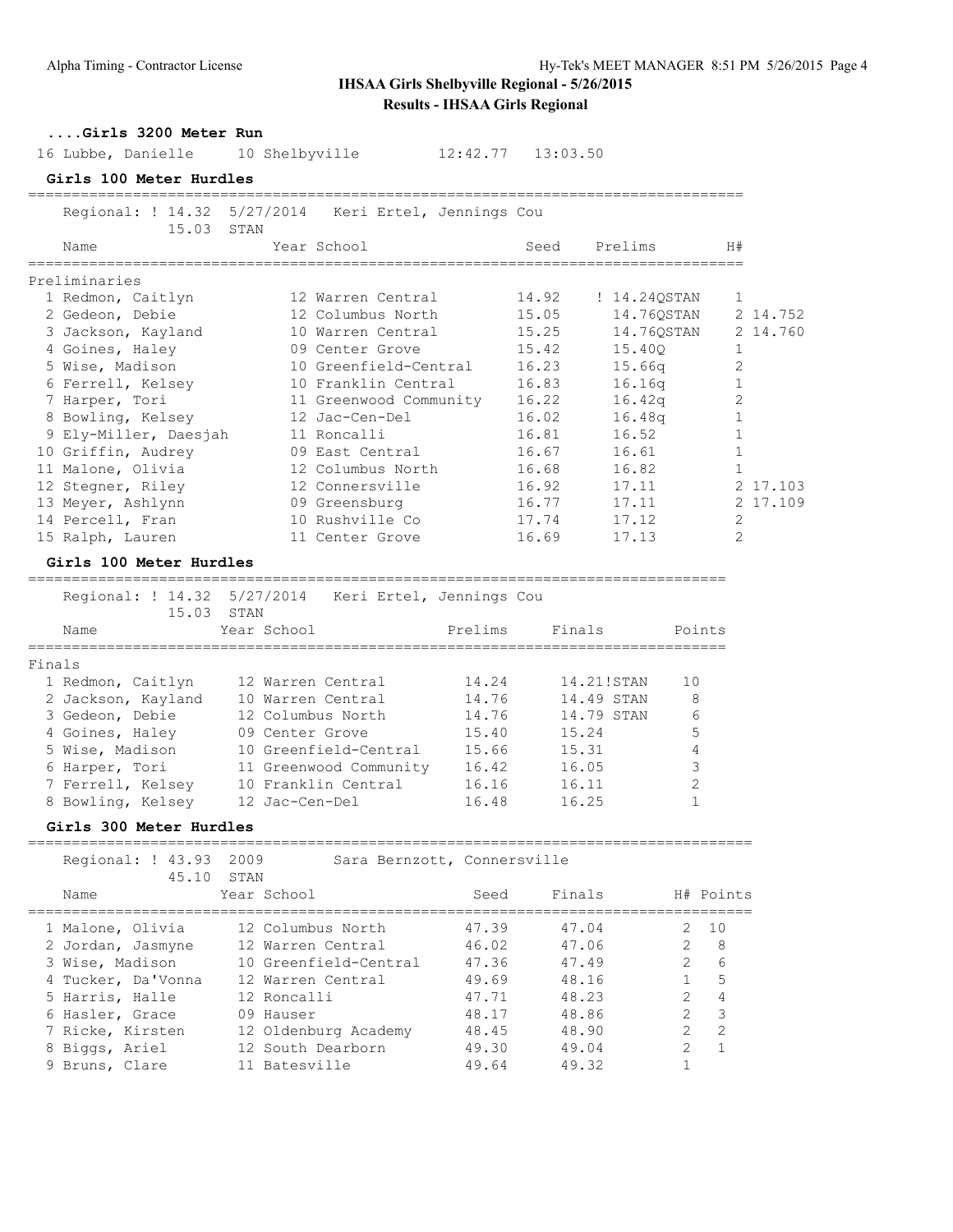## **....Girls 300 Meter Hurdles**

| 10 Andres, Josefa     | 12 East Central        | 50.48 | 49.77 |   |          |
|-----------------------|------------------------|-------|-------|---|----------|
| 11 Parramore, Alexand | 10 Franklin Community  | 48.87 | 50.04 | 2 |          |
| 12 Gedeon, Debie      | 12 Columbus North      | 49.85 | 50.96 |   |          |
| 13 Moore, Leah        | 09 Greenwood Community | 50.40 | 51.92 |   |          |
| 14 Miller, Ashley     | 11 Seton Catholic      | 51.63 | 52.37 |   | 1 52.362 |
| 15 Stegner, Riley     | 12 Connersville        | 52.74 | 52.37 |   | 1 52.368 |
| 16 Bowling, Summer    | 09 Rushville Co        | 52.96 | 53.56 |   |          |

## **Girls 4x100 Meter Relay**

| Regional: ! 46.79 2007                                                       | Warren Central<br>Bruen, McGrone, Summers, Wright |                                                                     |                       |              |
|------------------------------------------------------------------------------|---------------------------------------------------|---------------------------------------------------------------------|-----------------------|--------------|
| 48.85<br>STAN<br>School                                                      |                                                   | Finals H# Points<br>Seed<br>________________                        |                       |              |
| 1 Warren Central 'A'<br>1) Baker, Ashley 10                                  |                                                   | 48.50<br>48.24 STAN<br>2) Byrdsong, Breana 11                       | 2                     | 10           |
| 3) Jordan, Jasmyne 12<br>2 Center Grove 'A'                                  |                                                   | 4) Redmon, Caitlyn 12<br>51.08<br>50.58                             | 2                     | 8            |
| 1) Goines, Haley 09<br>3) Utterback, Allison 10                              |                                                   | 2) Rau, Lauren 11<br>4) Rassel, Olivia 10                           |                       |              |
| 3 Roncalli 'A'<br>1) Harris, Halle 12<br>3) DeWitt, Maddison 10              |                                                   | 51.06<br>51.57<br>2) Clarke, Morgan 10<br>4) Saylor, Paige 10       | 2                     | 6            |
| 4 Batesville 'A'<br>1) Bruns, Clare 11                                       |                                                   | 51.96<br>52.02<br>2) Elkins, Mary Elizabeth 11                      | 2                     | 5            |
| 3) Robben, Madeleine 10                                                      |                                                   | 4) Harmeyer, Haylee 09                                              |                       |              |
| 5 Columbus North 'A'<br>1) Peters, Janelle 12<br>3) Gedeon, Debie 12         |                                                   | 52.60<br>52.35<br>2) Verbanic, Charolette 10<br>4) LaVelle, Emma 11 | $\overline{2}$        | 4            |
| 6 Franklin Community 'A'<br>1) Beavins, Emma 09                              |                                                   | 52.77<br>52.64<br>2) Hoy, Morgan 09                                 | $\mathbf{1}$          | 3            |
| 3) Sandrock, Carly 10<br>7 East Central 'A'                                  |                                                   | 4) Doublin, Kloie 09<br>52.34 52.75                                 | $\mathbf{2}^{\prime}$ | 2            |
| 1) Griffin, Audrey 09<br>3) Grimes,, Melissa 11<br>8 Whiteland Community 'A' |                                                   | 2) Fette, Olivia 12<br>4) Gindling, Kendall 11<br>53.04<br>52.93    | $\mathbf{1}$          | $\mathbf{1}$ |
| 1) Miller, Kerrigan 10<br>3) Schlenz, Kathleen 11                            |                                                   | 2) Mynatt, Courtney 10<br>4) Lumpkin, Anika 10                      |                       |              |
| 9 Franklin Central 'A'<br>1) Clark, Jade 12                                  |                                                   | 52.05<br>53.10<br>2) Hines, Keyla 10                                | 2                     |              |
| 3) Jackson, Addie 11<br>10 Greenwood Community 'A'                           |                                                   | 4) Turner, Kenzie 12<br>52.33<br>53.42                              | 2                     |              |
| 1) Allen, Katy 11<br>3) Neely, Sydney 09<br>11 Greensburg 'A'                |                                                   | 2) Anderson, Hanna 09<br>4) Leininger, Lanie 09<br>53.24<br>53.87   | $\mathbf{1}$          |              |
| 1) McIntosh, Taylor 11<br>3) Smith, Rylie 10                                 |                                                   | 2) Meyer, Ashlynn 09<br>4) Zeigler, Cara 12                         |                       |              |
| 12 Seton Catholic 'A'<br>1) Brenneke, Leann 09                               |                                                   | 53.69<br>54.48<br>2) Reichley, Julia 11                             | 1                     |              |
| 3) Dickman, Sarah 09<br>13 Richmond 'A'<br>1) Murphy, Merab 11               |                                                   | 4) Miller, Ashley 11<br>54.06<br>54.51<br>2) Austin, Riley 09       | $\mathbf{1}$          |              |
| 3) Carlin, Stormy 12<br>14 Columbus East 'A'                                 |                                                   | 4) Moore, Sydney 09<br>53.54<br>54.81                               | 1                     |              |
| 1) Clancy, Emily 12                                                          |                                                   | 2) Doughty, Lydia 10                                                |                       |              |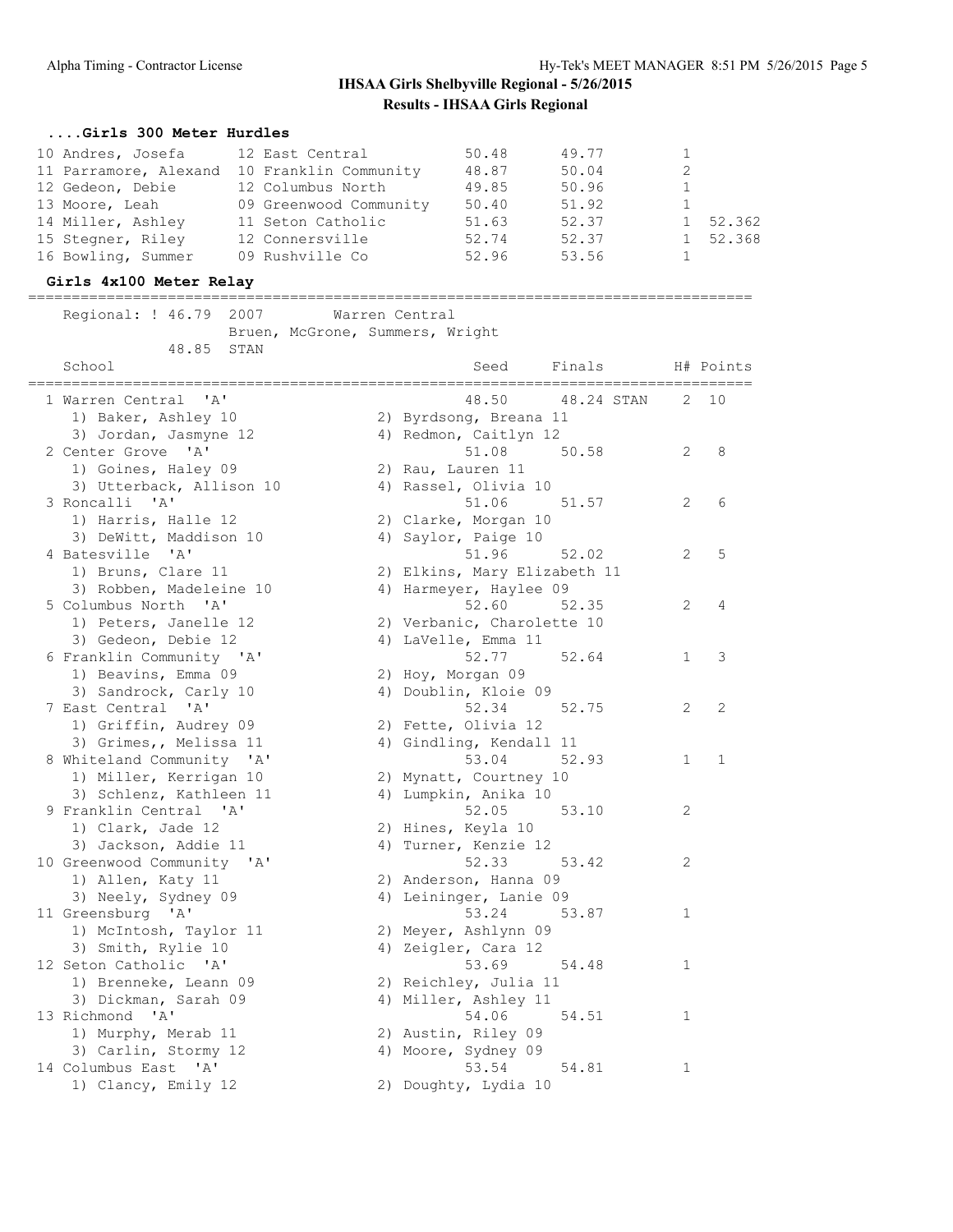| Girls 4x100 Meter Relay                                   |                                              |              |              |
|-----------------------------------------------------------|----------------------------------------------|--------------|--------------|
| 3) Gastineau, Kayla 10                                    | 4) Vanliew, Cortney 10                       |              |              |
| 15 Connersville 'A'                                       | 53.78<br>56.53                               | 1            |              |
| 1) Elleman, Kylee 11                                      | 2) Stegner, Riley 12                         |              |              |
| 3) Owens, Whitney 09                                      | 4) McQueen, Victoria 11                      |              |              |
| -- Indian Creek 'A'                                       | 53.44<br>DO.                                 | $\mathbf{1}$ | no baton     |
| 1) Baugh, Mikayla 11                                      | 2) DeHart, Emma 11                           |              |              |
| 3) Parsley, Olivia 09                                     | 4) Sutton, Sydney 11                         |              |              |
| Girls 4x400 Meter Relay                                   |                                              |              |              |
| Regional: ! 3:56.94<br>2003                               | Warren Central, Warren Central               |              |              |
|                                                           | Adams, Assefa, Cunningham, Seehase           |              |              |
| 3:59.04<br>STAN                                           |                                              |              |              |
| School                                                    | Seed<br>Finals                               |              | H# Points    |
|                                                           |                                              |              |              |
| 1 Warren Central 'A'                                      | 4:00.76<br>3:58.27 STAN                      |              | 2 10         |
| 1) Baker, Ashley 10                                       | 2) Jordan, Jasmyne 12                        |              |              |
| 3) Johnson, Dejah 10<br>2 Franklin Central 'A'            | 4) Waites, Keytorria 10<br>$4:01.07$ 3:59.38 | 2            | 8            |
|                                                           |                                              |              |              |
| 1) Hoover, Kaylor 10                                      | 2) Jackson, Laine 12                         |              |              |
| 3) Koehl, Olivia 11<br>3 Center Grove 'A'                 | 4) Talhelm, Brooke 11<br>$4:07.51$ $4:02.80$ |              | 6            |
|                                                           |                                              | 2            |              |
| 1) Goines, Haley 09                                       | 2) Rassel, Olivia 10                         |              |              |
| 3) Rau, Lauren 11<br>4 Greenfield-Central<br>$\mathsf{A}$ | 4) Long, Victoria 12<br>$4:05.85$ $4:07.01$  |              | 5            |
|                                                           |                                              | 2            |              |
| 1) Cook, Sydney 09                                        | 2) Flora, Amanda 11                          |              |              |
| 3) Girolami, Savannah 11                                  | 4) Gottwald, Rachel 12                       |              | 4            |
| 5 Shelbyville 'A'                                         | $4:11.53$ $4:12.45$                          | 2            |              |
| 1) Chavez, Gladys 11                                      | 2) Davis, Alexa 12                           |              |              |
| 3) Scott, Blayre 12                                       | 4) Tackett, Alexis 10                        |              |              |
| 6 Batesville 'A'                                          | $4:15.59$ $4:14.50$                          | 1            | 3            |
| 1) Bruns, Clare 11                                        | 2) Elkins, Mary Elizabeth 11                 |              |              |
| 3) Harmeyer, Haylee 09                                    | 4) Robben, Madeleine 10                      |              |              |
| 7 Greenwood Community 'A'                                 | $4:12.61$ $4:15.80$                          | 2            | 2            |
| 1) Anderson, Hanna 09                                     | 2) Neely, Taylor 10                          |              |              |
| 3) Rance, Kayla 09<br>8 Roncalli 'A'                      | 4) Renfro, Maddy 11<br>$4:14.48$ $4:16.27$   | 2            | $\mathbf{1}$ |
| 1) Asher, Josie 10                                        | 2) Harris, Halle 12                          |              |              |
| 3) Lawrie, Emma 12                                        | 4) Shover, Sarah 09                          |              |              |
| 9 Franklin Community 'A'                                  | $4:18.31$ $4:16.61$                          | 1            |              |
| 1) Doublin, Kloie 09                                      | 2) Parramore, Alexandra 10                   |              |              |
| 3) Purdy, McKinley 11                                     | 4) Sandrock, Carly 10                        |              |              |
| 10 Oldenburg Academy 'A'                                  | 4:18.19<br>4:15.70                           | 1            |              |
| 1) Eckstein, Jill 09                                      | 2) Ricke, Kirsten 12                         |              |              |
| 3) Maier, Madelyn 10                                      | 4) Reed, Haleigh 10                          |              |              |
| 11 Franklin County 'A'                                    | 4:23.82<br>4:19.18                           | 1            |              |
| 1) Leffingwell, Madison 11                                | 2) Harnishfeger, Ashley 12                   |              |              |
| 3) Hensley, Megan 12                                      | 4) Robben, Amelia 11                         |              |              |
| 12 East Central 'A'                                       | 4:13.49<br>4:19.72                           | 2            |              |
| 1) Nadler, Natalie 11                                     | 2) Fette, Olivia 12                          |              |              |
| 3) Gindling, Kendall 11                                   | 4) Shumate, Robyn 10                         |              |              |
| 13 Columbus North 'A'                                     | 4:18.96<br>4:20.98                           | 1            |              |
| 1) Tong, Arig 09                                          | 2) Bailey, Sophie                            |              |              |
| 3) Craig, Elizabeth 10                                    | 4) Malone, Olivia 12                         |              |              |
| 14 Seton Catholic 'A'                                     | 4:21.04<br>4:26.34                           | 1            |              |
| 1) Barker, Jenna 09                                       | 2) Brenneke, Leann 09                        |              |              |
|                                                           |                                              |              |              |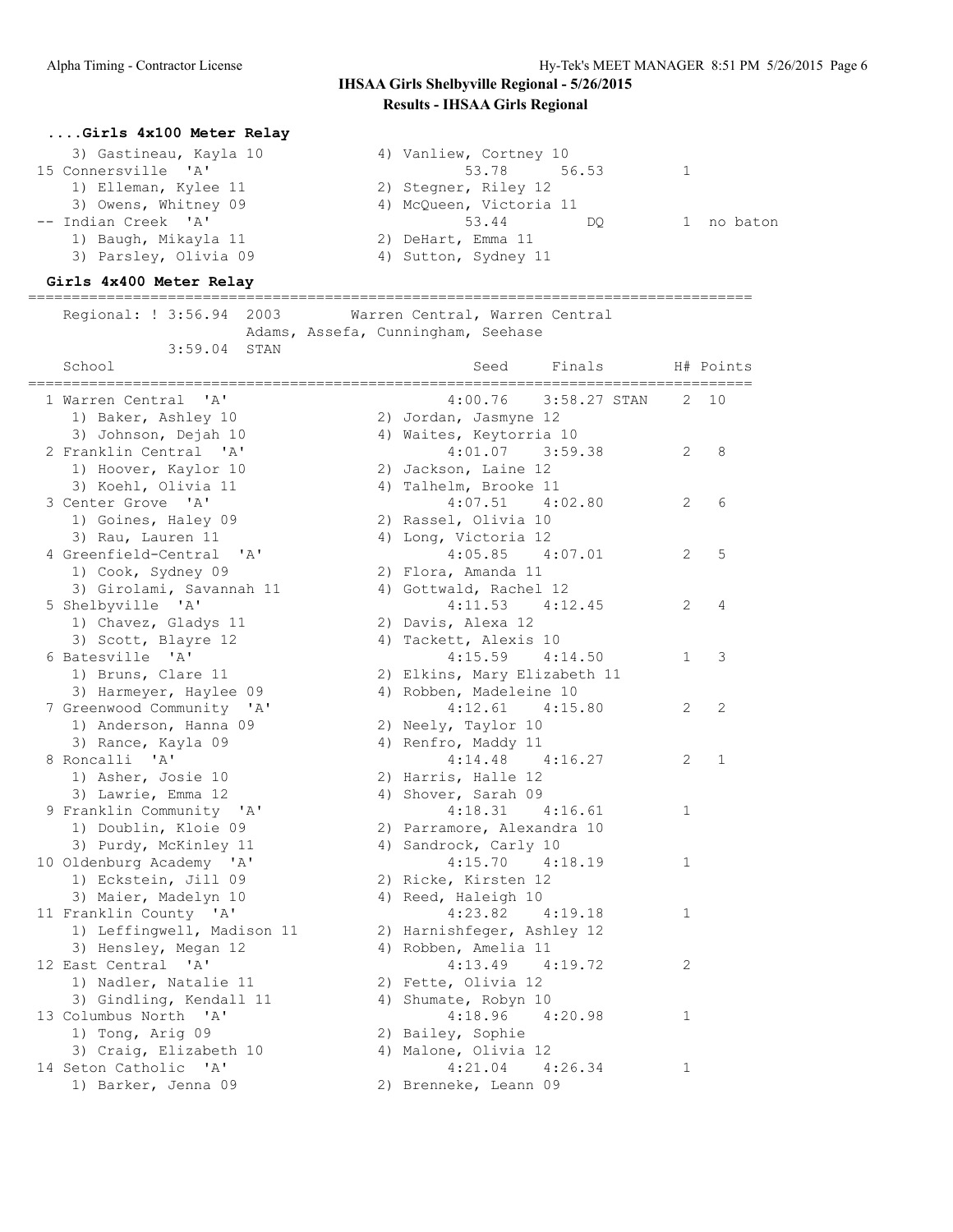## **....Girls 4x400 Meter Relay** 3) Miller, Ashley 11 4) Reichley, Julia 11 4:32.12 4:30.08 1 15 Connersville 'A' 4:32.12 4:30.08 1 1) Hamilton, Morgan 12 2) McNally, Megan 11 3) West, Morgan 11 4) Phillips, Courtney 12 16 Union County 'A' 4:33.95 4:46.97 1 1) Antrim, Anevay 09 2) Bantz, Carrie 11 3) Risch, Renee 12 4) Ellinger, Emily 12

### **Girls 4x800 Meter Relay**

================================================================================ Regional: ! 9:25.89 5/24/2011 Franklin Central, Franklin Cen A Green, M Jackson, K Taft, H Welch 9:28.45 STAN

| School<br>:==========                         | Seed<br>Finals            | Points |
|-----------------------------------------------|---------------------------|--------|
| 1 Greenwood Community 'A'                     | 9:52.91<br>9:38.22        | 10     |
| 1) Renfro, Maddy 11                           | 2) Dalton, Allie 10       |        |
| 3) Neely, Taylor 10                           | 4) Rance, Kayla 09        |        |
| 2 Franklin Central 'A'                        | 9:52.52<br>9:43.79        | 8      |
| 1) Cougill, Hannah 10                         | 2) Jackson, Laine 12      |        |
| 3) Talhelm, Brooke 11                         | 4) Welch, Emily 11        |        |
| 3 Warren Central<br>$^{\prime}$ A $^{\prime}$ | $9:45.91$ $9:47.65$       | 6      |
| 1) Gibbs, Laura 09                            | 2) Jackson, Joye 12       |        |
| 3) Waites, Keytorria 10                       | 4) Wells, Jamie 09        |        |
| 4 Shelbyville 'A'                             | $10:05.65$ $9:52.85$      | 5      |
| 1) Chavez, Gladys 11                          | 2) Davis, Alexa 12        |        |
| 3) Reinhart, Cora 10                          | 4) Scott, Blayre 12       |        |
| 5 Columbus North 'A'                          | 10:08.98<br>10:04.07      | 4      |
| 1) Awad, Jessica 11                           | 2) Bouthier, Bente 12     |        |
| 3) Neal, Morgan 12                            | 4) Tong, Arig 09          |        |
| 6 Connersville<br>$^{\prime}$ A $^{\prime}$   | $10:18.37$ $10:15.18$     | 3      |
| 1) Hamilton, Morgan 12                        | 2) West, Morgan 11        |        |
| 3) Phillips, Courtney 12                      | 4) Repp, Sarah 12         |        |
| 7 East Central 'A'                            | $10:13.67$ $10:15.68$     | 2      |
| 1) Bittner, Abigail 09                        | 2) Carter, Ashley 12      |        |
| 3) Gulley, Pamela 11                          | 4) Nadler, Natalie 11     |        |
| 8 Roncalli 'A'                                | 10:26.49 10:23.86         | 1      |
| 1) Asher, Josie 10                            | 2) Origer, Olivia 09      |        |
| 3) Morse, Kate 09                             | 4) Szczechowski, Erica 11 |        |
| 9 Center Grove 'A'                            | $10:17.40$ $10:31.12$     |        |
| 1) King, Alyssa 12                            | 2) Kovacs, Alexa 11       |        |
| 3) George, Ansley 11                          | 4) Stockman, Sarah 09     |        |
| 10 Batesville 'A'                             | $10:05.22$ $10:32.18$     |        |
| 1) Poltrack, Mary 10                          | 2) Poltrack, Sarah 10     |        |
| 3) Wessel, Maria 11                           | 4) Gausman, Kelsey 12     |        |
| 11 Greensburg 'A'                             | $10:36.27$ $10:33.15$     |        |
| 1) Newhart, Catherine 09                      | 2) Jones, Cameron 09      |        |
| 3) Pake, Shelby 11                            | 4) Overmyer, Emma 10      |        |
| 12 Centerville 'A'                            | 10:42.98  10:38.00        |        |
| 1) Hawk, Anna 10                              | 2) Newman, Kayla 09       |        |
| 3) Short, Shelby 12                           | 4) Toschlog, Ashley 11    |        |
| 13 Franklin Community 'A'                     | 10:31.38  10:39.04        |        |
| 1) Kunze, Blaec 11                            | 2) Treibic, Emma 09       |        |
| 3) Fears, Sydney 11                           | 4) Kinney, Charlotte 09   |        |
| 14 Whiteland Community 'A'                    | 10:50.92  10:39.06        |        |
| 1) Brewer, Kaley 10                           | 2) Gold, McKenna 11       |        |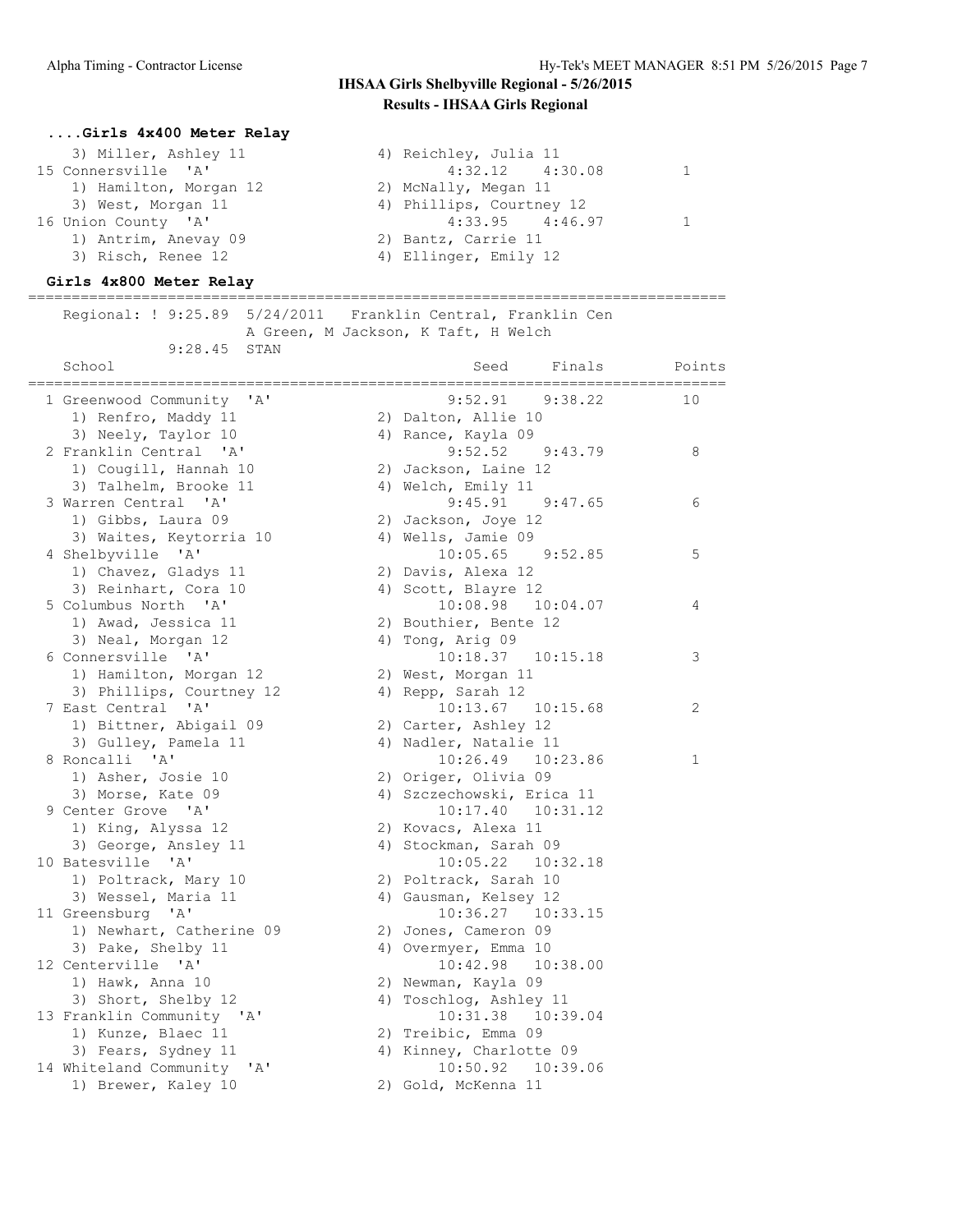================================================================================

### **....Girls 4x800 Meter Relay**

| 3) Howell, Alexis 10          | 4) Ross, Katie 11       |
|-------------------------------|-------------------------|
| 15 Rushville Consolidated 'A' | $10:30.69$ $10:45.12$   |
| 1) Adkins, Brandi 10          | 2) Dougherty, Monica 12 |
| 3) Foqq, Kayla 10             | 4) Ordas, Arielle 10    |
| 16 Greenfield-Central 'A'     | $10:16.64$ $11:15.28$   |
| 1) Stephenson, Nicole 11      | 2) Gottwald, Rebekah 10 |
| 3) Helgason, Katie 10         | 4) McKeeman, Emily 11   |

## **Girls High Jump**

| Regional: ! 5-08 2003 Mariesa Greene, Warren Central<br>5-04.00 STAN                                                                                                                     |                |
|------------------------------------------------------------------------------------------------------------------------------------------------------------------------------------------|----------------|
| Year School<br>Seed Finals<br>Name<br>______________________                                                                                                                             | Points         |
| 1 Lewis, Regan 12 Greenfield-Central 5-04.00 5-06.00 STAN<br>4-10.00 5-00.00 5-01.00 5-02.00 5-03.00 5-04.00 5-05.00 5-06.00 5-07.00                                                     | 10             |
| $0$ 0 0 0 0 0 0 0 XXO 0 XXX<br>2 Spivey, Trisha 12 Union County 5-05.00 5-04.00 STAN<br>4-10.00 5-00.00 5-01.00 5-02.00 5-03.00 5-04.00 5-05.00<br>O O XO XXX<br><b>O</b> XO<br>$\Omega$ | 8              |
| 3 Ezelll, Brooke 11 Southwestern 4-10.00 J5-04.00 STAN<br>4-10.00 5-00.00 5-01.00 5-02.00 5-03.00 5-04.00 5-05.00<br>XO O O O XO XO<br>XXX                                               | 6              |
| 4 Hampton, Arieaunna 10 Greensburg 5-06.00 J5-04.00 STAN<br>4-10.00 5-00.00 5-01.00 5-02.00 5-03.00 5-04.00 5-05.00<br>0 XO XXO O XO XXX<br>$X \cap$                                     | 5              |
| 5 Pennington, Taylor 12 Center Grove 5-02.00 5-02.00<br>4-10.00 5-00.00 5-01.00 5-02.00 5-03.00 5-04.00<br>P 0 P 0<br>P XXX                                                              | $\overline{4}$ |
| 6 Purdy, McKinley 11 Franklin Community 5-02.00 J5-02.00<br>$4-10.00$ 5-00.00 5-01.00 5-02.00 5-03.00<br>$O$ $O$ $XO$ $O$<br>XXX                                                         | 3              |
| 7 Biggs, Ariel 12 South Dearborn 5-02.00 5-01.00<br>4-10.00 5-00.00 5-01.00 5-02.00                                                                                                      | $\overline{2}$ |
| 0 XXO 0 XXX<br>8 Bell, Maray 09 Warren Central 5-01.00 5-00.00<br>$4-10.00$ 5-00.00 5-01.00<br>O XXO XXX                                                                                 | 0.50           |
| 8 McDaniel, Jordan 12 Hauser 5-00.00 5-00.00<br>$4-10.00$ 5-00.00 5-01.00<br>O XXO XXX                                                                                                   | 0.50           |
| 10 Anderson, Johanna 11 Columbus North 5-00.00 4-10.00<br>$4 - 10.00$ 5-00.00<br>$O$ XXX                                                                                                 |                |
| 10 Hicks, Asia 10 Warren Central 5-00.00 4-10.00<br>$4 - 10.005 - 00.00$<br>O XXX                                                                                                        |                |
| 10 Wineman, Rachel<br>12 New Palestine 4-10.00 4-10.00<br>$4 - 10.005 - 00.00$<br>O XXX                                                                                                  |                |
| 10 Weston, Olivia 09 Greenwood Community 5-01.00 4-10.00<br>$4 - 10.00$ 5-00.00<br>$\circ$<br>XXX                                                                                        |                |
| 14 Hensley, Megan<br>12 Franklin County 4-10.00 J4-10.00<br>$4-10.005-00.00$<br>XO.<br>XXX                                                                                               |                |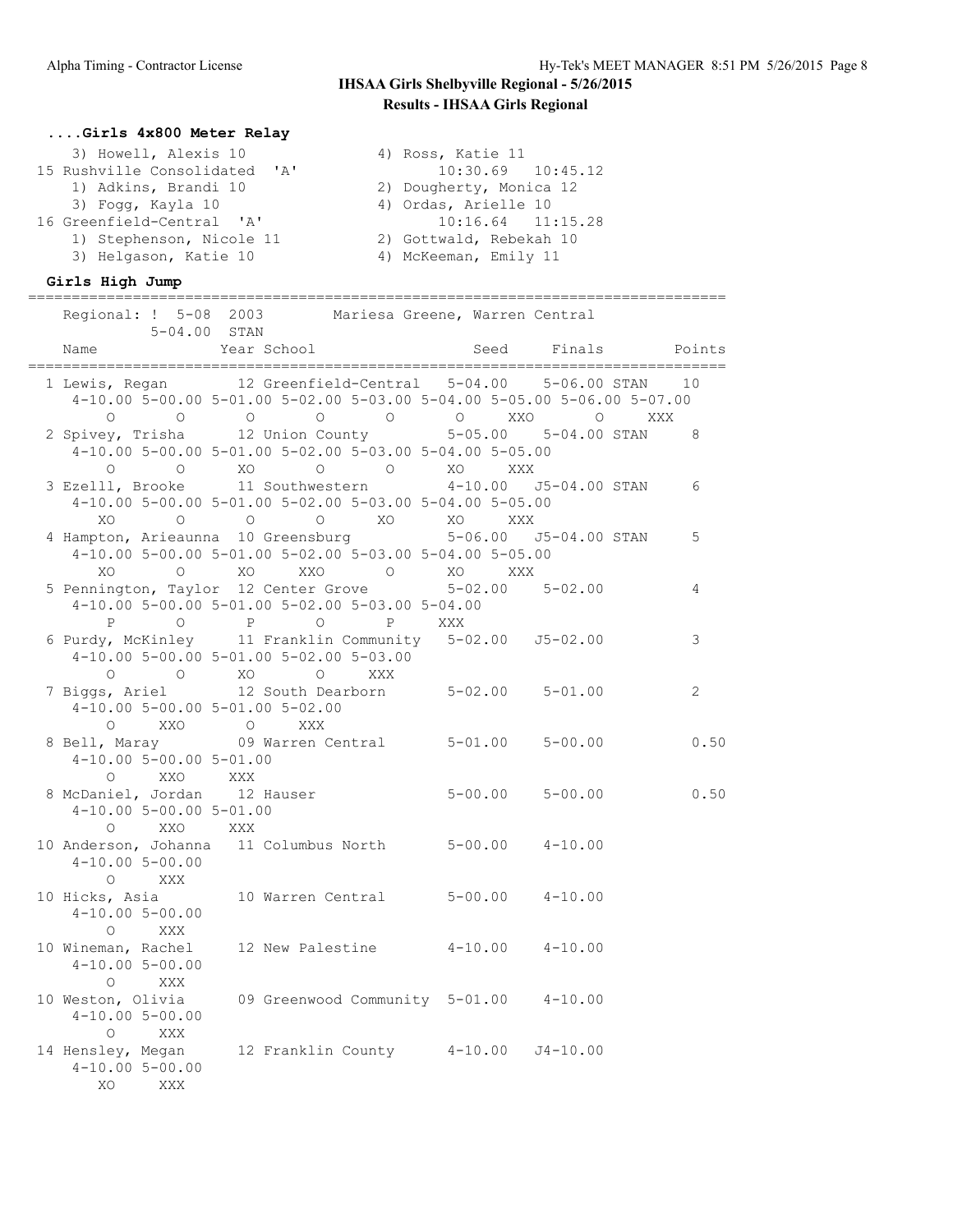| Girls High Jump                                           |                      |             |              |
|-----------------------------------------------------------|----------------------|-------------|--------------|
| 14 Shumate, Robyn<br>$4 - 10.00$ 5-00.00<br>XO<br>XXX     | 10 East Central      | $4 - 10.00$ | $J4 - 10.00$ |
| 14 Eckstein, Jill<br>$4 - 10.00$ 5-00.00<br>XO<br>XXX X   | 09 Oldenburg Academy | $4 - 10.00$ | $J4 - 10.00$ |
| 14 Bell, Jenea<br>$4 - 10.00$ 5-00.00<br>XO.<br>XXX       |                      |             |              |
| 14 Rosenbach, Kaylee<br>$4 - 10.00$ 5-00.00<br>XO.<br>XXX | 11 North Decatur     | $4 - 10.00$ | $J4 - 10.00$ |
| -- McIntosh, Emma<br>$4 - 10.00$<br>XXX                   | 11 Indpls Lutheran   | $4 - 10.00$ | NH           |
| -- Carpenter, Abby<br>$4 - 10.00$<br><b>XXX</b>           | 09 Morristown        | $4 - 10.00$ | NH           |
| -- Whalen, Claire<br>$4 - 10.00$<br>XXX                   | 10 Roncalli          | $5 - 00.00$ | NH           |
| -- Fields, Hunter<br>$4 - 10.00$<br>XXX                   | 10 Indian Creek      | $4 - 10.00$ | NH           |
| -- Reichart, Emma<br>$4 - 10.00$<br>XXX                   | 11 Tri               | $4 - 08.00$ | NH           |
| -- Lawrie, Emma<br>$4 - 10.00$<br>XXX                     | 12 Roncalli          | $4 - 10.00$ | NH           |
| -- Simon, Brittany<br>$4 - 10.00$<br>XXX                  | 12 Greensburg        | $4 - 10.00$ | NH           |

#### **Girls Pole Vault** ================================================================================

 Regional: ! 11-09 5/24/2011 Sydney Clute, Center Grove 11-03.00 STAN Name Year School Seed Finals Points ================================================================================ 1 May, Katrina 11 Columbus North 11-03.00 11-03.00 STAN 10 8-06.00 9-00.00 9-06.00 10-00.00 10-03.00 10-06.00 10-09.00 11-00.00 11-03.00 11-10.00 P P P P O P O XO XO XXX 2 Egielske, Katie 11 Rushville Co 10-00.00 11-00.00 8 8-06.00 9-00.00 9-06.00 10-00.00 10-03.00 10-06.00 10-09.00 11-00.00 11-03.00 P O O O XXO O O XXO XXX 3 Diemer, Erin 10 Shelbyville 11-00.00 10-09.00 6 8-06.00 9-00.00 9-06.00 10-00.00 10-03.00 10-06.00 10-09.00 11-00.00 P O O O O XO XO XXX 4 Clancy, Emily 12 Columbus East 10-00.00 10-06.00 5 8-06.00 9-00.00 9-06.00 10-00.00 10-03.00 10-06.00 10-09.00 P XO XXO XO O O XXX 5 Trimpe, Erin 12 New Palestine 9-06.00 10-00.00 4 8-06.00 9-00.00 9-06.00 10-00.00 10-03.00 O O O O XXX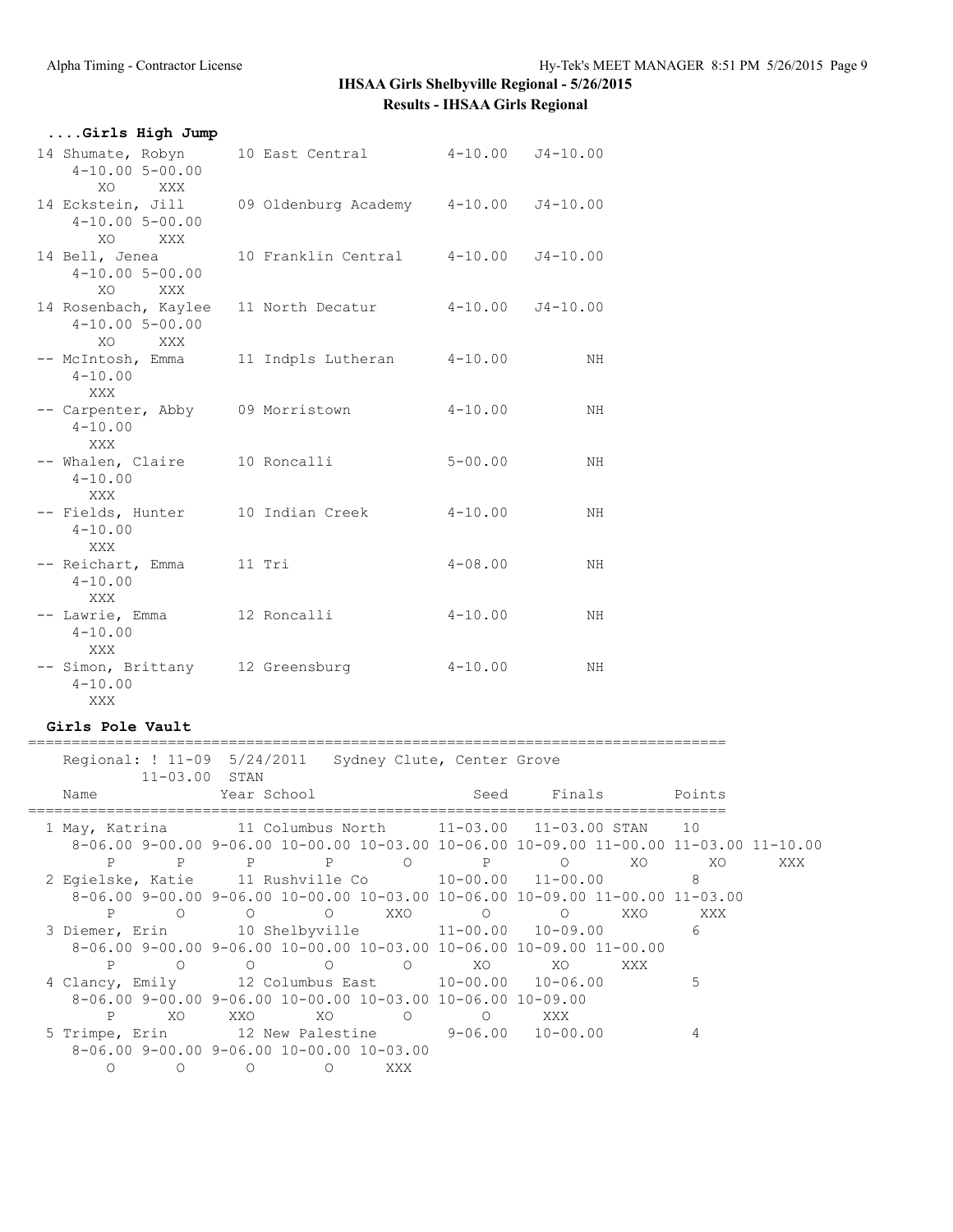| Girls Pole Vault                        |                                                                                                                 |     |                |
|-----------------------------------------|-----------------------------------------------------------------------------------------------------------------|-----|----------------|
|                                         | 6 Barnes, Kaitlyn 12 Columbus North 10-00.00 9-06.00<br>$8-06.00$ 9-00.00 9-06.00 10-00.00                      |     | $\mathcal{S}$  |
|                                         | P O O XXX                                                                                                       |     |                |
| O XXO O                                 | 7 Thompson, Bailey 12 Greenfield-Central 9-00.00 J9-06.00<br>$8-06.00$ 9-00.00 9-06.00 10-00.00<br><b>XXX</b>   |     | $\overline{c}$ |
|                                         | 8 Allen, Katy 11 Greenwood Community 9-00.00 J9-06.00<br>$8-06.00$ 9-00.00 9-06.00 10-00.00<br>XXO O XO XXX     |     | $\mathbf{1}$   |
|                                         | 9 Blackwell, Chayse 11 Franklin Community 9-00.00 J9-06.00<br>$8-06.00$ 9-00.00 9-06.00 10-00.00<br>O O XXO XXX |     |                |
| $8 - 06.00$ 9-00.00 9-06.00<br>O O XXX  | 10 Jones, Emily 10 Greenfield-Central 9-06.00 9-00.00                                                           |     |                |
| $8 - 06.00$ 9-00.00 9-06.00<br>O O XXX  | 10 Weaver, Kennedy 11 Shelbyville 9-00.00 9-00.00                                                               |     |                |
| $8 - 06.00$ 9-00.00 9-06.00<br>O O XXX  | 10 Kirk, Alex 12 Whiteland Community 9-06.00 9-00.00                                                            |     |                |
| $8 - 06.00$ 9-00.00 9-06.00<br>O O XXX  | 10 Orndorff, Kayla 11 East Central 9-00.00 9-00.00                                                              |     |                |
| $8 - 06.00$ 9-00.00 9-06.00<br>XO O XXX | 14 Kinnett, Megan 10 East Central 9-06.00 J9-00.00                                                              |     |                |
| $8 - 06.00$<br>XXX                      | -- Huber, Sydney 12 Connersville 7-06.00                                                                        | NH. |                |
| $8 - 06.00$<br>XXX                      | -- Elleman, Kylee 11 Connersville 8-00.00                                                                       | NH  |                |
| $8 - 06.00$<br>XXX                      | -- Wagers, Jessica 12 Batesville 8-00.00                                                                        | NH. |                |

## **Girls Long Jump**

| Regional: ! 18-09.50 2003 | $17 - 09.25$ STAN                                                                                                          | Lorian Price, Warren Central |                    |    |
|---------------------------|----------------------------------------------------------------------------------------------------------------------------|------------------------------|--------------------|----|
| Name                      | Year School                                                                                                                |                              | Seed Finals Points |    |
|                           | 1 Redmon, Caitlyn 12 Warren Central 18-09.75 19-04.25!STAN<br>18-08.75 FOUL 19-04.25 18-05.50 18-02 19-00.75               |                              |                    | 10 |
|                           | 2 Saylor, Paige 10 Roncalli 16-10.00 17-00.25<br>16-03.75 FOUL 16-09.75 16-02.50 17-00.25 16-05                            |                              |                    | 8  |
|                           | 3 Goines, Haley 09 Center Grove 16-03.00 J17-00.25<br>16-05.75 FOUL 16-03.50 16-07.75 17-00.25 11-10.25                    |                              |                    | 6  |
|                           | 4 Doublin, Kloie 69 Franklin Community 17-00.00 16-10.75<br>$16-02.75$ $16-00$ $15-06.75$ $16-04.25$ $15-04.75$ $16-10.75$ |                              |                    | 5  |
|                           | 5 Hoodlebrink, Aimee 10 Hagerstown 16-05.00 16-08.00<br>16-07.75 16-02.50 16-01.75 15-11.75 16-06 16-08                    |                              |                    | 4  |
|                           | 6 Accinelli, Brianna 12 Whiteland Community 16-03.50 16-07.00<br>FOUL 16-05.75 16-05.75 16-07 16-04.25 16-03.50            |                              |                    | 3  |
|                           |                                                                                                                            |                              |                    |    |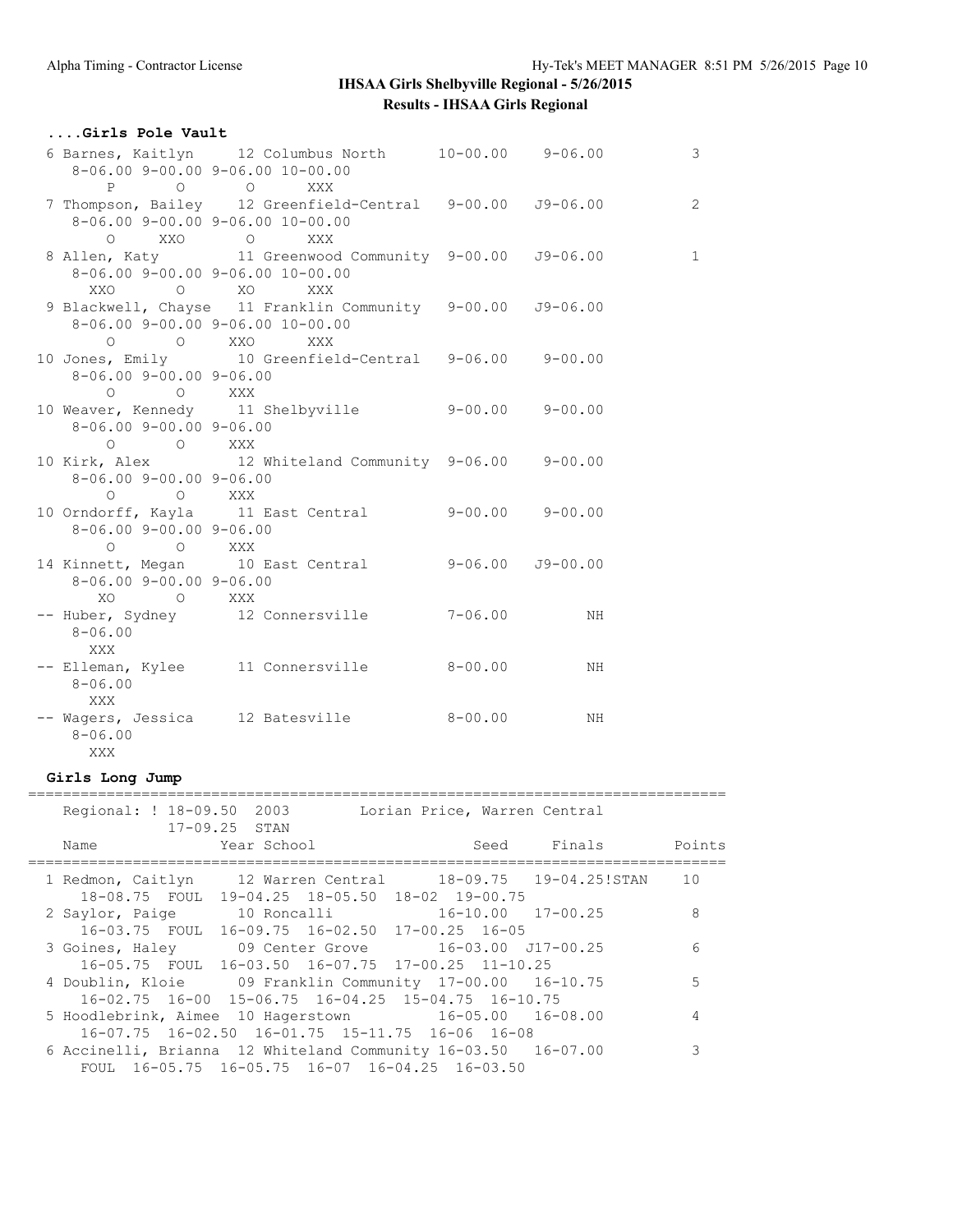#### **....Girls Long Jump**

| 7 Robben, Amelia 11 Franklin County 16-04.00 16-05.00    |  | 2            |
|----------------------------------------------------------|--|--------------|
| 15-09.50 16-02.50 16-03.25 15-08 16-05 15-08             |  |              |
|                                                          |  | $\mathbf{1}$ |
| $15-11.50$ $16-02.75$ $16-04$ $15-06.25$ $15-04$ $15-08$ |  |              |
| 9 Bell, Jenea 10 Franklin Central 16-05.75 16-00.75      |  |              |
| 12-09 16-00.75 15-07 15-09.50 15-11.50 15-11.75          |  |              |
| 10 Coleman, Olivia 11 Warren Central 17-01.00 15-11.50   |  |              |
| 14-11.50 14-06 15-11.50                                  |  |              |
| 11 Lewis, Regan 12 Greenfield-Central 16-08.50 15-11.25  |  |              |
| 15-09.75 15-11.25 15-08.25                               |  |              |
| 12 Austin, Riley 09 Richmond 16-04.00 15-09.75           |  |              |
| 15-08 15-09.75 15-05.50                                  |  |              |
| 13 Fette, Olivia 12 East Central 15-06.50 15-06.50       |  |              |
| 14-08.50 15-00 15-06.50                                  |  |              |
| 14 West, Kassidy 12 Cambridge Ci 15-10.25 15-04.50       |  |              |
| 15-04.50 13-09.25 15-02.25                               |  |              |
| 15 Schoen, Sydney 09 Hauser 15-11.00 15-04.25            |  |              |
| 15-03.25 FOUL 15-04.25                                   |  |              |
| 16 Elkins, Mary Eliza 11 Batesville 15-09.25 15-03.25    |  |              |
| FOUL FOUL 15-03.25                                       |  |              |

#### **Girls Shot Put**

================================================================================ Regional: ! 45-08.50 2004 Kimmeyonia Reed, Warren Central 40-10.00 STAN Name Year School Seed Finals Points ================================================================================

|                                        | 1 Hart, Haley 12 Morristown 39-08.00 40-05.00 10                                                      |  |                |
|----------------------------------------|-------------------------------------------------------------------------------------------------------|--|----------------|
|                                        | FOUL 39-03.50 39-01.25 33-11 40-05 38-01                                                              |  |                |
|                                        | 2 Carson, Katie 11 Roncalli 37-02.50 37-02.50                                                         |  | 8              |
|                                        | FOUL 34-07.25 37-02.50 33-06.50 35-05.25 34-05.50                                                     |  |                |
|                                        | 3 Anderson, Deysha 10 Warren Central 36-06.25 36-09.00                                                |  | 6              |
|                                        | 35-02.50 36-09 34-11.50 36-04 36-09 35-00                                                             |  |                |
|                                        | 4 Chipman, Whitney 12 Rising Sun 37-05.00 36-01.00                                                    |  | 5              |
|                                        | 32-08.50 31-00 34-03 36-00 35-06 36-01                                                                |  |                |
|                                        | 5 Stone, Stephanie 12 Center Grove 38-05.00 35-01.50                                                  |  | $\overline{4}$ |
|                                        | 33-01.75 FOUL 33-07 32-02.25 35-01.50 FOUL                                                            |  |                |
|                                        | 6 Baker, Meghan 12 Shelbyville 35-05.00 34-07.50                                                      |  | 3              |
|                                        | 34-03.50 33-06 34-04.75 32-07 33-11.50 34-07.50                                                       |  |                |
|                                        |                                                                                                       |  | $\overline{c}$ |
|                                        | 7 Elza, Rebecca 11 Hagerstown 34-00.00 34-05.50<br>34-05.50 33-01 32-07.75 30-05.50 32-09.50 32-10.75 |  |                |
|                                        | 8 Schmidt, Emma 10 Roncalli 35-00.00 33-09.50                                                         |  | $\mathbf{1}$   |
|                                        | 32-01 32-06.25 32-07.75 32-03.75 33-09.50 32-08                                                       |  |                |
|                                        | 9 Castro, Kinsley 11 Franklin Community 34-06.00 33-01.50                                             |  |                |
|                                        | 32-03.25 FOUL 33-01.50 31-08.50 33-01.50 32-07.75                                                     |  |                |
|                                        | 10 Smith, Jamarra 11 Warren Central 33-07.50 32-05.00                                                 |  |                |
| 26-11.50 31-08 32-05                   |                                                                                                       |  |                |
|                                        | 11 Kinnett, Andrea 12 East Central 33-00.50 32-02.50                                                  |  |                |
|                                        |                                                                                                       |  |                |
| $31 - 10.50$ $30 - 07.50$ $32 - 02.50$ |                                                                                                       |  |                |
|                                        | 12 Cheek, Alysha 11 Center Grove 36-00.00 31-02.50                                                    |  |                |
| 31-02.50 30-09 FOUL                    |                                                                                                       |  |                |
|                                        | 13 Shafer, Shelly 11 Hagerstown 32-04.00 30-06.00                                                     |  |                |
| 30-06 29-08 29-10.50                   |                                                                                                       |  |                |
|                                        | 14 Heidlage, Samantha 11 Batesville 33-03.00 30-05.00                                                 |  |                |
| 29-04.75 30-05 29-05                   |                                                                                                       |  |                |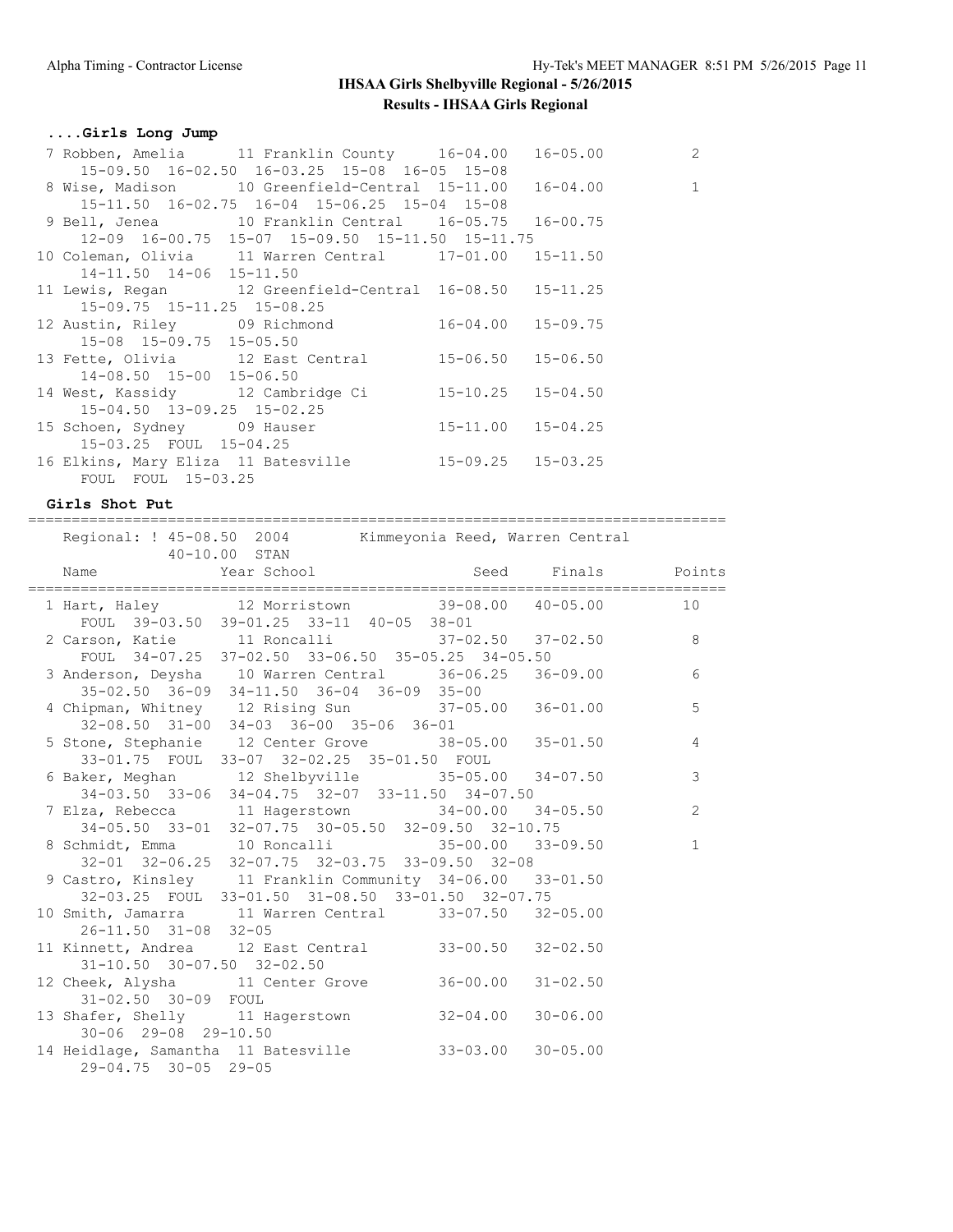#### **....Girls Shot Put**

|  | 15 McCammon, Sydnie 10 Columbus East | $33 - 05.50$ $29 - 08.00$ |
|--|--------------------------------------|---------------------------|
|  | 29-02.25 27-06.50 29-08              |                           |
|  | 16 Ferguson, Kennedy 11 Connersville | $31 - 06.50$ 29-02.50     |
|  | 29-02.50 28-08.25 28-06              |                           |

#### **Girls Discus Throw**

================================================================================

| 131-04 STAN<br>Name                                                                                                                                       |  |              |
|-----------------------------------------------------------------------------------------------------------------------------------------------------------|--|--------------|
| 1 Wilson, Jessica 12 Indpls Lutheran 120-11 128-05.00 10<br>125-01 128-04 120-05 FOUL 128-05 FOUL                                                         |  |              |
| 2 Sammons, Ellie 12 Rushville Co 129-06 123-02.00 8<br>FOUL 122-05 FOUL 115-06 118-07 123-02                                                              |  |              |
| 3 Castro, Kinsley 11 Franklin Community 117-10 119-03.00<br>110-11 96-03 118-09 FOUL FOUL 119-03                                                          |  | 6            |
| 4 Hart, Haley 12 Morristown 109-08 117-09.00<br>114-08 117-09 112-03 105-01 FOUL FOUL                                                                     |  | 5            |
| 5 Chipman, Whitney 12 Rising Sun 108-09 117-07.00<br>$110-11$ $117-06$ $117-07$ $107-02$ $109-04$ $112-10$                                                |  | 4            |
| 6 Lux, Kiersten 11 Waldron 103-08 111-11.00<br>111-11 FOUL 101-01 105-00 101-00 FOUL                                                                      |  | 3            |
| 7 Hammond, Brittany 11 Franklin Community 102-07 106-11.00<br>104-02 FOUL 105-08 FOUL FOUL 106-11<br>8 Summa, Makinsey 12 Columbus North 101-05 105-09.00 |  | 2            |
|                                                                                                                                                           |  | $\mathbf{1}$ |
| 105-09 104-02 FOUL 96-03 86-07 FOUL<br>9 Plankenhorn, Karli 12 Hagerstown 99-11 105-06.00<br>98-08 105-06 FOUL 92-04 FOUL FOUL                            |  |              |
| 10 Sosnowski, Catheri 12 Greenfield-Central 100-05 104-06.00<br>FOUL 104-06 103-05 104-06                                                                 |  |              |
| 11 Trulock, Maegan 11 Center Grove 101-01 103-11.00<br>102-02 91-09 103-11 FOUL FOUL FOUL                                                                 |  |              |
| 12 Etter, Carlie 11 Morristown 114-01 102-07.00<br>89-09 102-07 87-06 FOUL FOUL FOUL                                                                      |  |              |
| 13 Anderson, Deysha 10 Warren Central 106-03 101-09.00                                                                                                    |  |              |
| FOUL 101-09 101-08 FOUL FOUL FOUL<br>14 Heidlage, Samantha 11 Batesville 97-00 94-05.00<br>FOUL 94-05 FOUL FOUL                                           |  |              |
| 15 Stegall, Faith 09 Northeastern 97-11 93-06.00<br>83-04 84-09 93-06 FOUL                                                                                |  |              |
| 16 Kinnett, Andrea 12 East Central 97-03 88-05.00<br>FOUL FOUL 88-05 FOUL                                                                                 |  |              |
| -- Baker, Meghan 12 Shelbyville 100-05 FOUL<br>FOUL FOUL FOUL                                                                                             |  |              |

|  |  |  | Women - Team Rankings - 16 Events Scored |  |  |  |  |
|--|--|--|------------------------------------------|--|--|--|--|
|--|--|--|------------------------------------------|--|--|--|--|

| 1) Warren Central          | 125.50 | 2) Center Grove        | 70 |  |
|----------------------------|--------|------------------------|----|--|
| 3) Columbus North          | 65     | 4) Greenwood Community | 42 |  |
| 5) Greenfield-Central      | 41     | 6) Franklin Central    | 40 |  |
| 7) Roncalli                | 35     | 8) Franklin Community  | 22 |  |
| 9) Greensburg              | 19     | 10) Shelbyville        | 18 |  |
| 11) Rushville Consolidated | 16     | 12) Morristown         | 15 |  |
| 13) Batesville             | 14     | 14) Seton Catholic     | 12 |  |
| 14) Union County           | 12     | 16) Indpls Lutheran    | 10 |  |
|                            |        |                        |    |  |